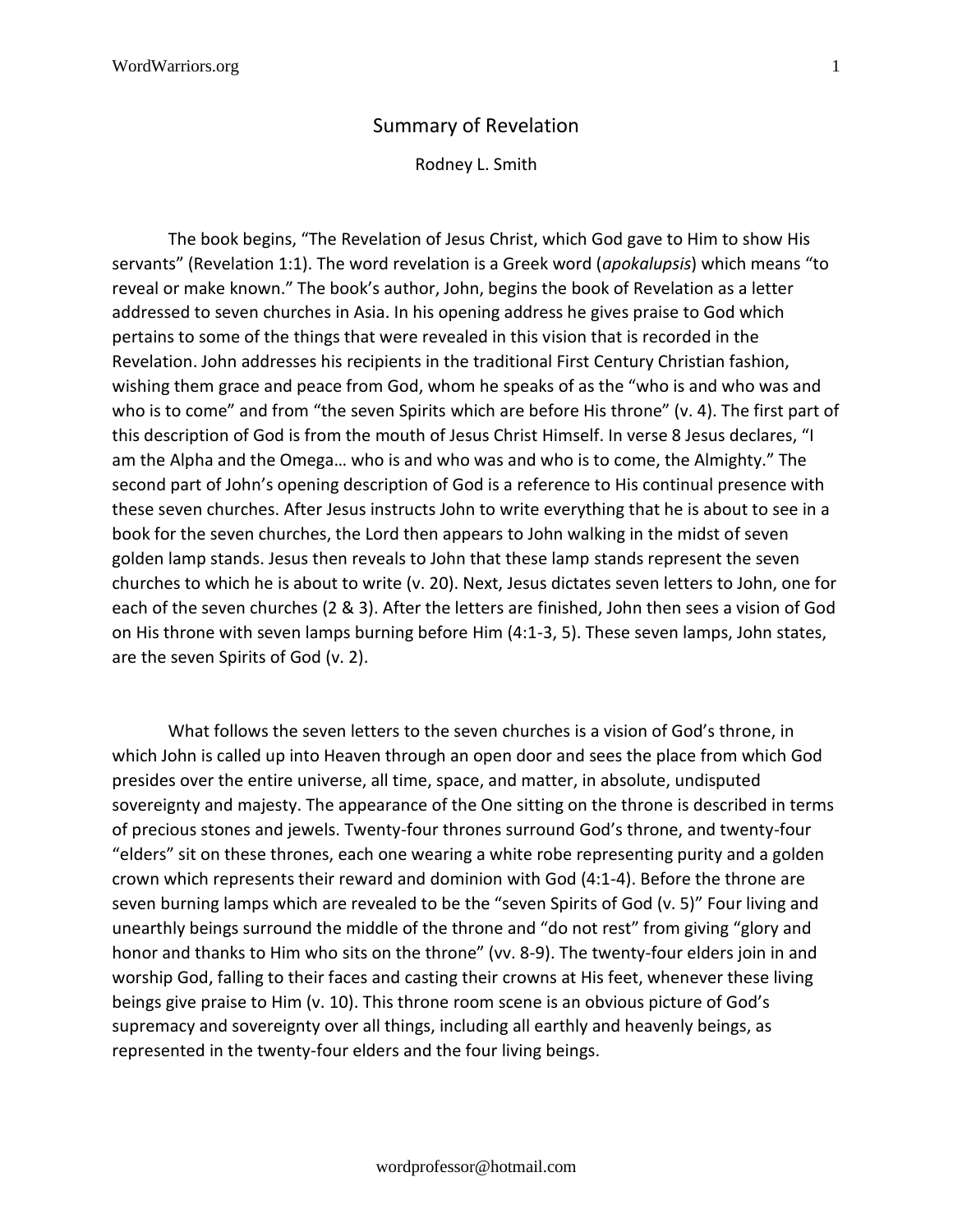The next thing that John sees is a scroll in the right hand of the One sitting on the throne. The scroll has writing on both sides of it, and it is fastened with seven seals. It quickly becomes apparent that there is an expectation in heaven for someone to open the seals and read the scroll, but no one is worthy, of course, because the revelation of what is on this scroll is from God Himself (5:1-3). The great drama unfolding in this scene, centered on the scroll with its seven seals is reminiscent of Daniel's vision in Daniel chapter 12 in which Daniel was instructed to "seal up the book until the time of the end" (Daniel 12:4). Could this be the same "book" finally ready to be revealed? If the vision is meant to draw the readers' attention to the book of Daniel, then the vision of this scroll with its seven seals speaks even larger volumes in relation to God's sovereignty, alluding to a similar vision hundreds of years in the past (thousands if indeed the Revelation still represents future events in the present). However, God's sovereignty is clearly in view here since the scroll comes straight from His right hand as He is sitting on the throne and every being around the throne is continually worshipping Him day and night (4:8-10). Some dramatic event is clearly about unfold, and the very suspense of this heavenly vision might potentially be too much for John or his readers to bear if it was not for the constant references and representations of God's supreme authority, power, and majesty.

The impending dilemma that no one is worthy to open the scroll and loose its seven seals is understandable because the scroll is from God Himself, in His right hand (5:1). This is solved by the announcement that the "Lion of the tribe of Judah, the Root of David," is able to open the scroll and its seals. When John looks for the Lion, he sees a "Lamb as though it had been slain" which has seven horns and seven eyes (vv. 5-6). The seven horns are a sort of natural crown on the Lamb's head and signify complete and perfect strength and dominion while the seven eyes are referred to as the "seven Spirits of God sent out into all the earth" (v. 6). The Lamb is worthy because He has prevailed through death and redeemed fallen humanity by His blood (vv. 9-10).

Next, the Lamb opens the scroll's seven seals, each in succession. The first four seals reveal four horsemen who bring to pass many evils upon the earth and its inhabitants. They cause wars, killings, famine, and death by each of these. The fifth seal reveals those who have been killed for the testimony of the word of God crying out to God for judgment and vengeance upon the earth-dwellers. At the sixth seal the wrath judgment and wrath of God arrives, and the heavens and earth begin to pass away (Revelation 6:1-17). All of this shows the end of God's plan as well as His sovereignty throughout the troublesome times of the first four seals. God's divine protection is made evident in chapter seven in which He has a seal set upon the foreheads of all of His servants from each of the tribes of Israel (vv. 3-8), and a great multitude appears before the throne in white robes, washed in the blood of the Lamb, waiving palm branches and singing the praises of God and of the Lamb. The Lamb is their shepherd who leads

wordprofessor@hotmail.com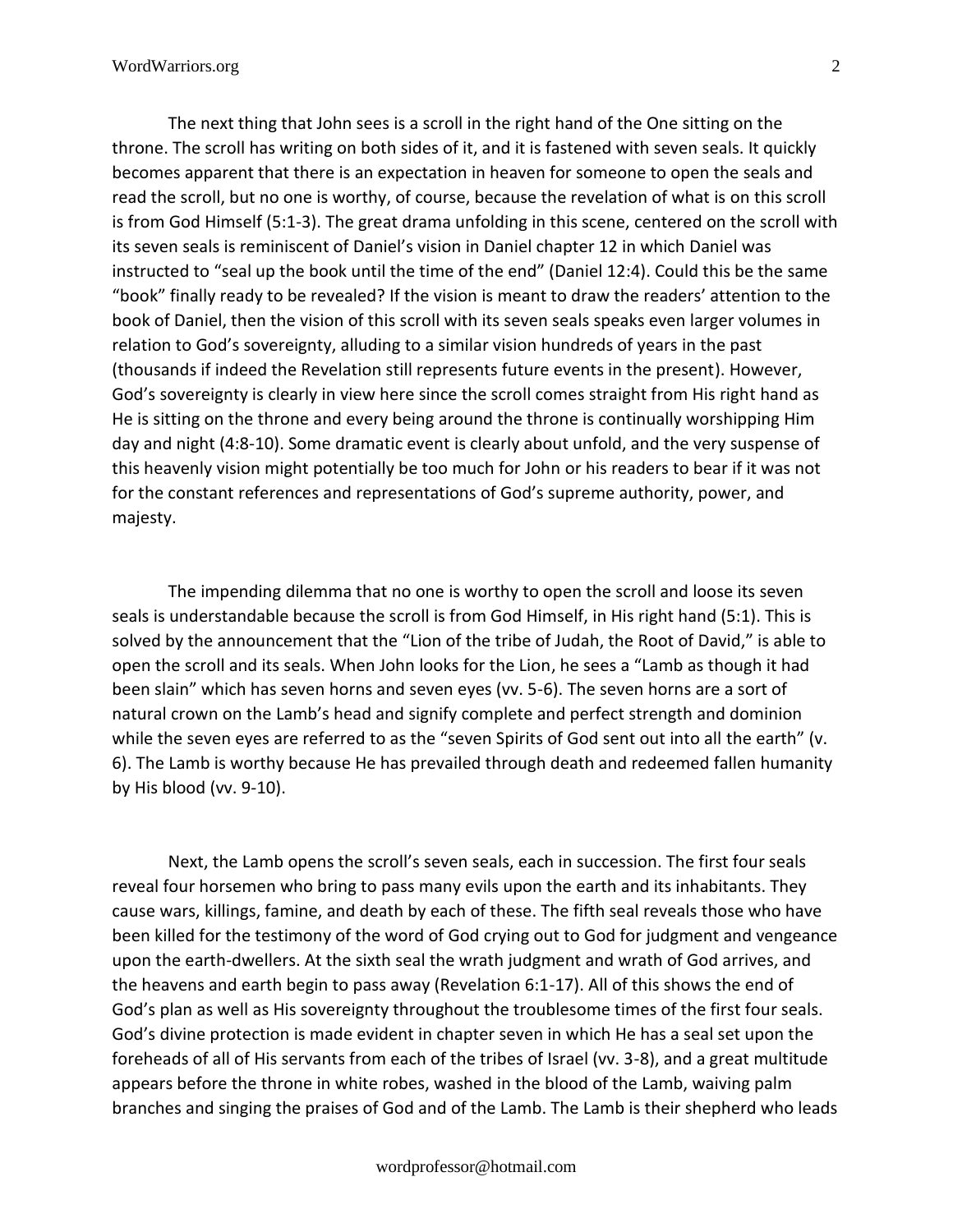them to "living fountains of water," and "God will wipe away every tear from their eyes" (vv. 9- 17).

The seven seals lead up to and culminate in seven angels with trumpets, and the seven trumpets lead to and culminate in seven bowl judgments which are poured out by angels upon the earth. The events and judgments of the seven trumpets and the seven bowls comprise chapters 8-16. The trumpets are interrupted after the sixth trumpet, and John is again called to prophesy before many nations and rulers. He is given a little scroll to eat which is sweet to the taste but bitter on the stomach (Revelation 10). The symbolism here seems to indicate the placing of God's word, the word of this prophesy (22:7), into John. Indeed, the divine culmination of all things is a bittersweet message. The hope of perseverance and salvation that God's people have is sweet to the taste, but the vast devastation that is first to be wrought upon the entire world is truly a bitter thought. Anyone witnessing or hearing of such widespread plagues and suffering because of humanity's refusal to repent would probably feel the same sick-to-the-stomach feeling that John felt when he ate the book.

Just prior to the seventh trumpet God sends two witnesses with miraculous abilities out into the world to preach repentance and judgment to the world, but the people kill God's two messengers and rejoice over their dead bodies. After three and a half days God raises them to life and calls them up to heaven. Afterward, there was a great earthquake which destroyed one tenth of the city. Then the seventh trumpet is sounded and the kingdoms of the world are declared to have become Christ's. When God's temple and the Ark of the Covenant are seen in heaven, an earthquake and great hail storm strike (Revelation 11).

Chapters 12-14 chronicle Satan's war against the saints and against the angels in heaven. Satan attempts to devour God's people, but God flawlessly rescues them out of his destructive grasp (Revelation 12). Then two great beasts arise from the sea and from the land representing a world-dominating ruler and other entity which both deceives and forces everyone to worship the world ruler (13). Those who are not sealed by God worship the beast and thereby inherit the wrath of God (14) which is poured out on the earth in the form of seven bowl judgments by seven angels (15). The beast worshippers are stricken with painful soars. All of the water becomes blood and all sea life dies. The sun scorched people and then darkened. The Euphrates River dries up, and the Battle of Armageddon ensues (16:1-16). Then God says, "It is done" (v. 17), and He rains down the worst part of His wrath on Babylon (vv. 19-21).

One of the angels takes John to see "the great harlot" riding on a blasphemous beast and drunk with the blood of God's saints. This woman is the great Babylon and the beast is a